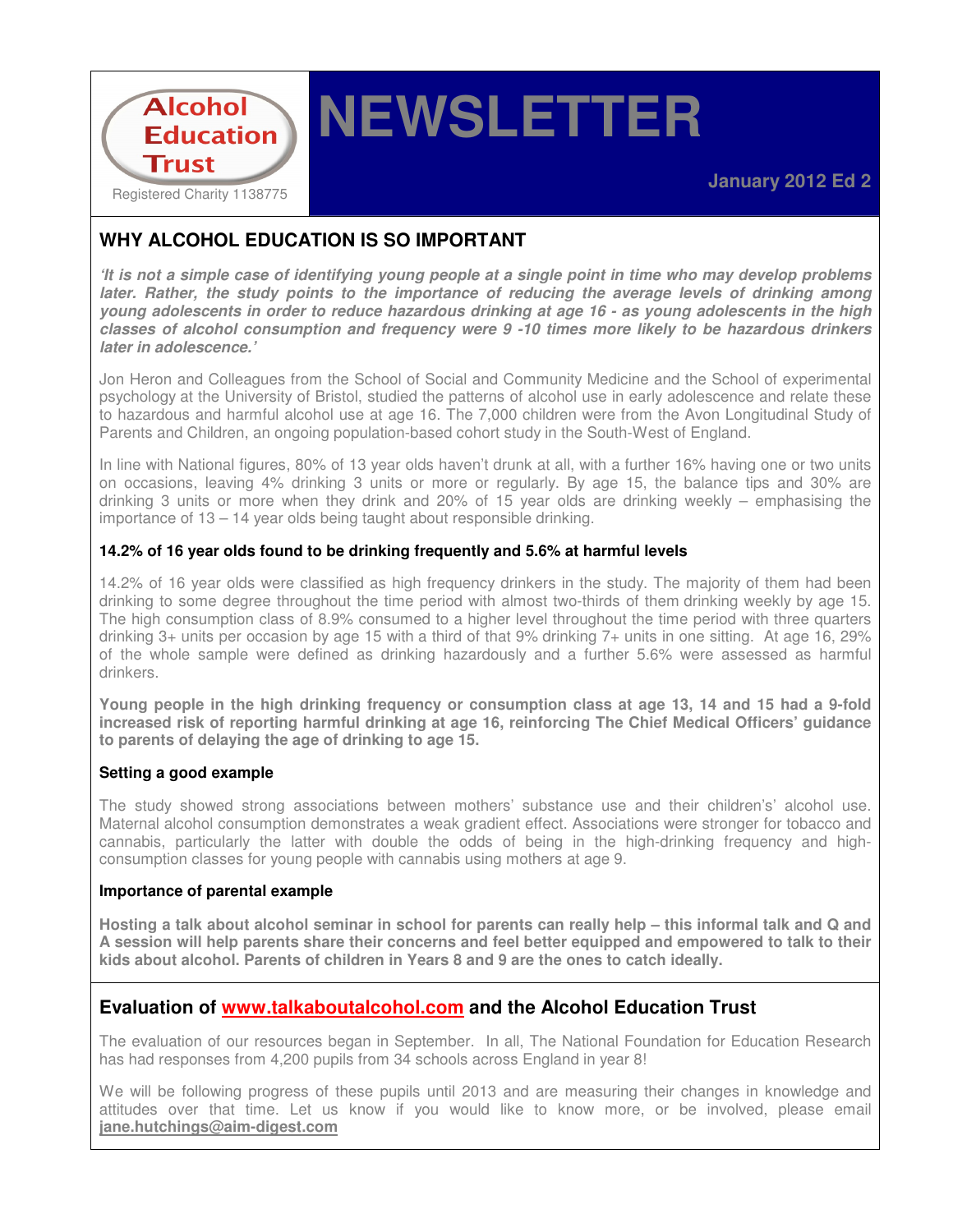

## **Ever wondered how other countries tackle alcohol education in the classroom?**

On the  $18<sup>th</sup>$  October this year, the Alcohol Education Trust is taking part in a Forum on 'Alcohol Education what works?' with speakers from programmes being taught in Australia, France, Spain, Sweden and the US coming to share their experiences. The Alcohol Education Trust will be sharing its evaluation of its teacher workbook, DVD, leaflets and website being trialled in 15 schools across the UK as we speak.

The Cabinet Office will also be talking about the importance of Behaviour Change and 'Nudge' strategies, such an important part of the 'Lifeskills' approach of PSHE, with The Rt Hon. Oliver Letwin, Minister of State for Cabinet, speaking.

For more information email: helena.Conibear@aim-digest.com

# TAI K ABOUT ALCOHOL **TEACHER WORK BOOK** for 11 to 16 year olds



Our teacher work book, crammed full of worksheets, lesson plans and guidance is available to order free of charge from Jane (jane.hutchings@aim-digest.com).

**Have you ordered your teacher workbook and DVD?** 

Chapters include **assessing knowledge, units and guidelines, the law and staying safe.** There are ideas for games and workshops and we are always on the end of the phone if you need help getting started, on 01300 320869.

The workbook also has an accompanying DVD so you can now access our resources on line via www.alcoholeducationtrust.org in print or via DVD.

# **'Alcohol and You' and 'Talking to Kids about Alcohol' a sell out!**



staying safe and what to do if things go wrong

Our information leaflets for older teenagers and guide to send home to parents, were a complete sell out at the beginning of term – happily we have now reprinted.

If you haven't ordered this year, schools are entitled to 250 of each free of charge. For larger orders, we do ask for a donation of £50 to help us cover printing and carriage costs.

The guides can be viewed on line via www.alcoholeducationtrust.org - just send us an email if you would like to order some.

**Visitors from 167 countries visit www.talkaboutalcohol.com website**